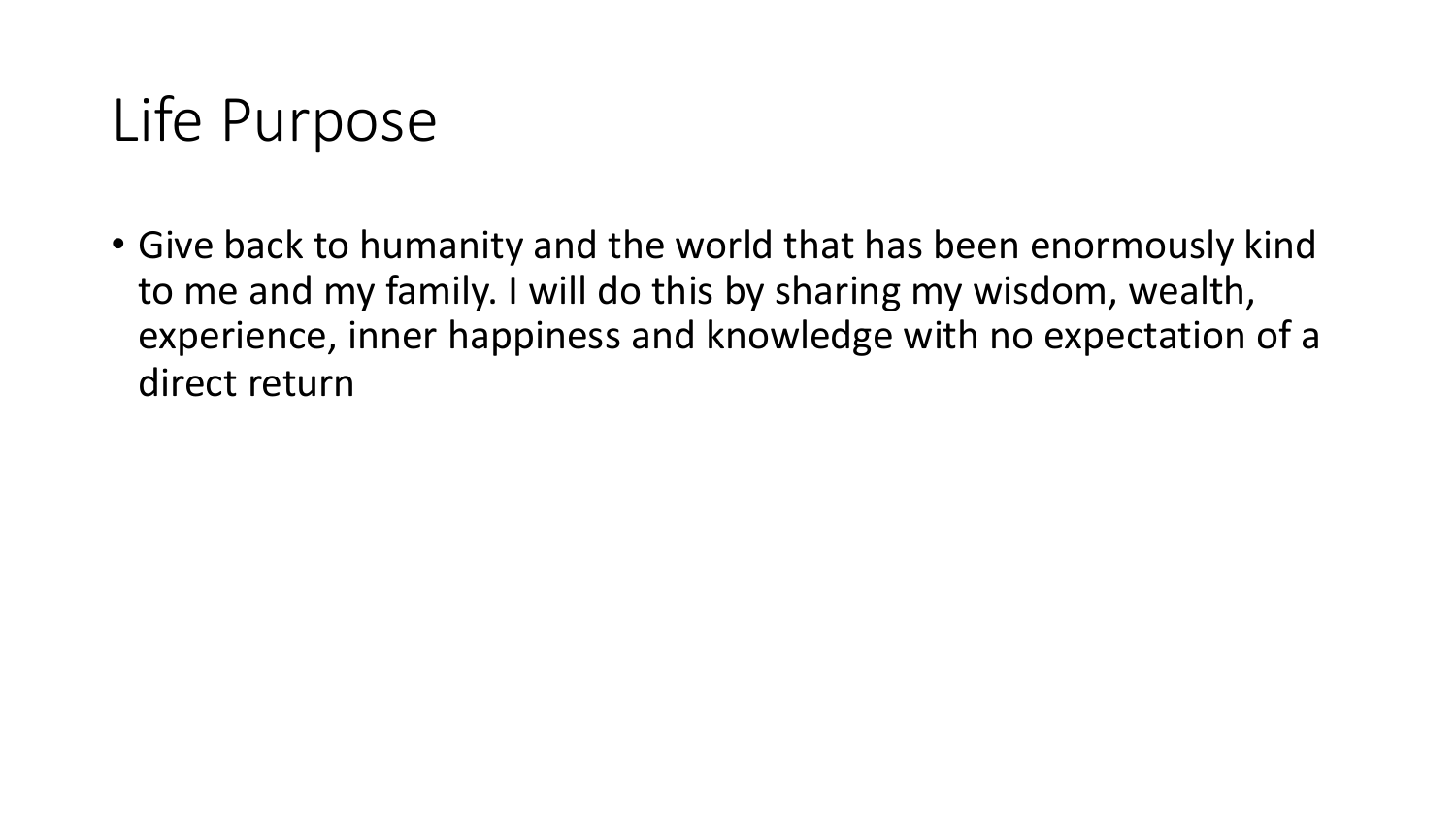#### Broad principles

- Take care of myself
- Take care of my family
- Take care of my community and beyond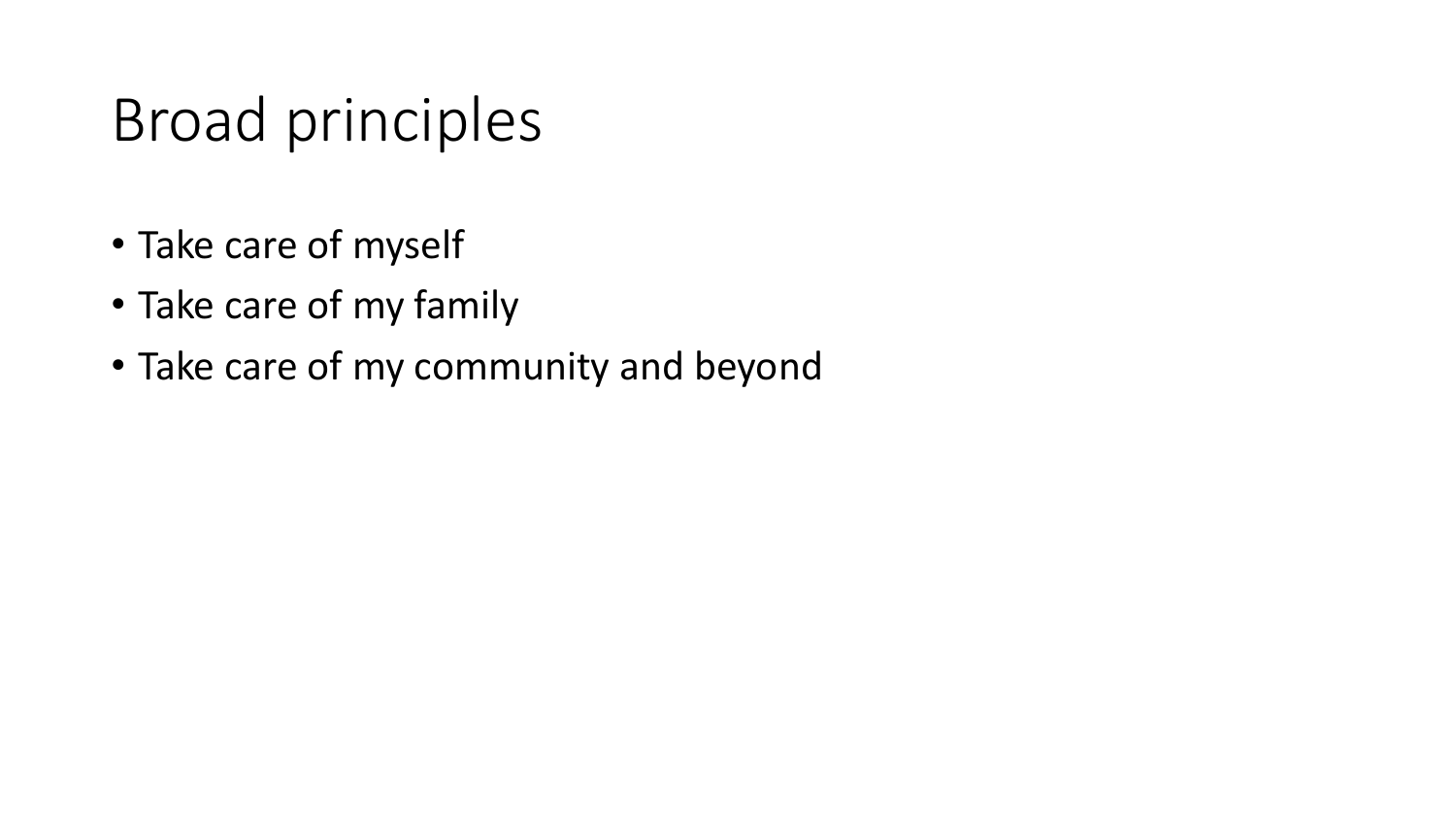If I were to die or get severely incapacitated tomorrow, what would I regret NOT having done?

A. How much did I give back?

How many people did I help provide medical care FREE? How many people benefit from education to better take care of themselves?

How many people did I make happier?

- B. Did I fulfil my own dreams and aspirations?
- C. Did I exceed expectations of my family?
- D. Did I meet my parents' key expectations of me?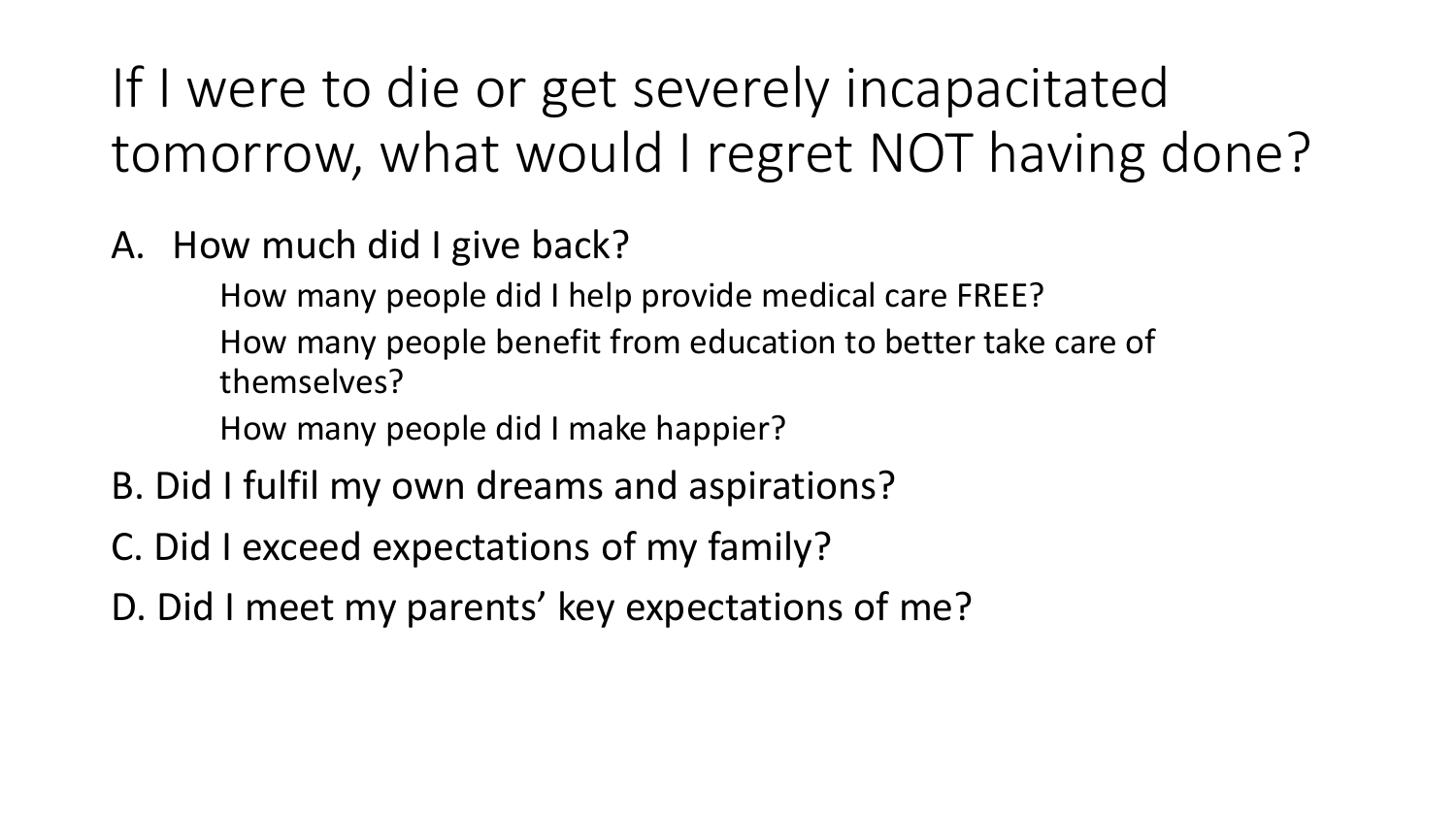#### Plans for CY 2022

- Enlarge scope and reach of the Joshi Health Foundation (connection: A)
- Complete a short film of up to 30 minutes length and submit to a major film festival (connection B, also-broad principles)
- Provide support for my daughter's wedding with poise and grace (connection C)
- Help support my wife in a minimum of two tangible ways
	- Maintain regular cooking at least once a week
	- Be a good listener
	- Travel with her
- Maintain strong connections with at least: A, B, and C and their families (connection D)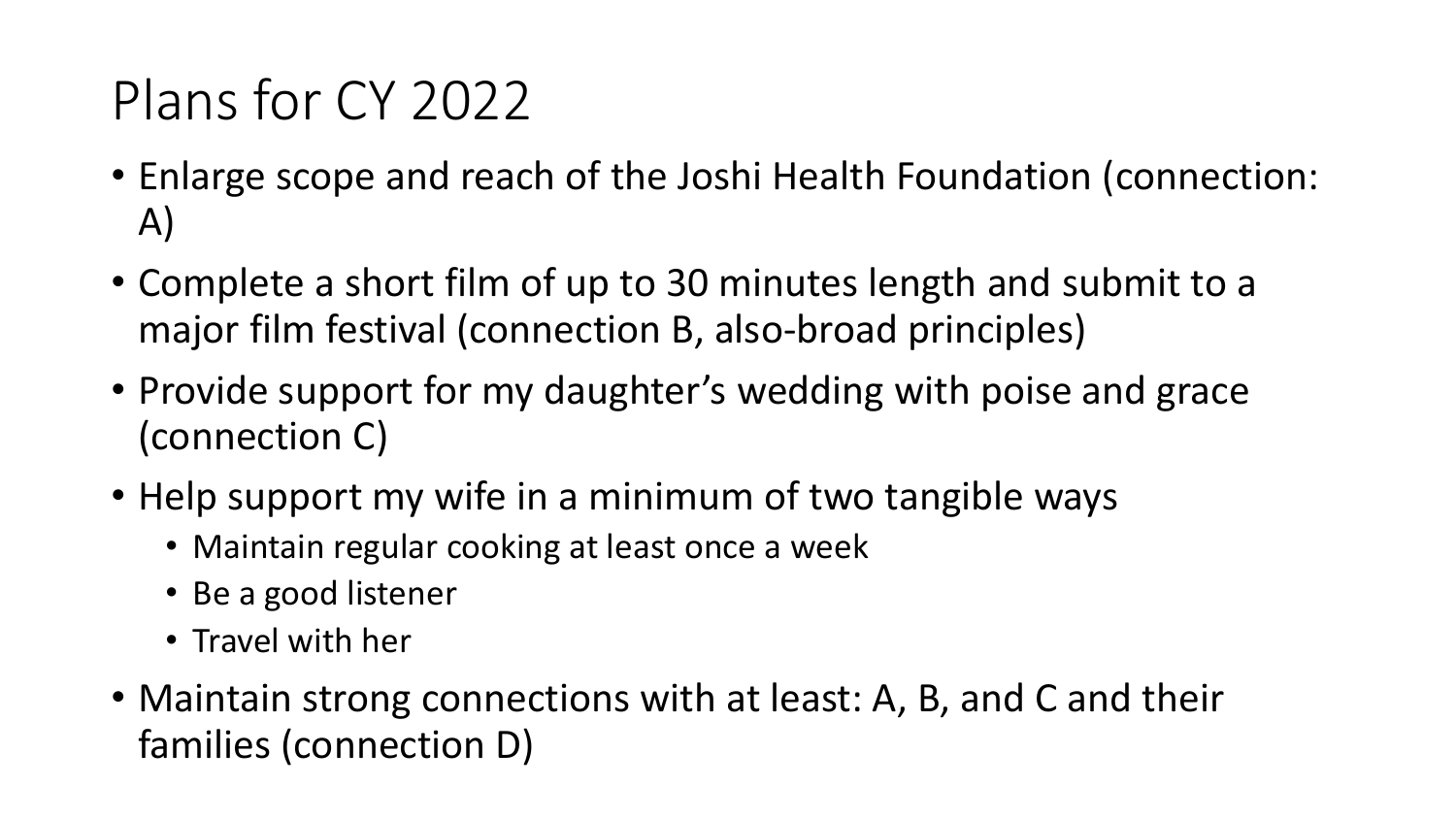## Plans for CY 2022 (contd)

- Perform at least ONE dedicated, recurring activity to provide happiness to selected seniors who may be lonely (through music or other entertainment or simply visiting them)—Connection A
- Create selected videos to make seniors (or others) happy by involving them-Connection A
- Take care of myself (see next slide-connection to Broad Principles)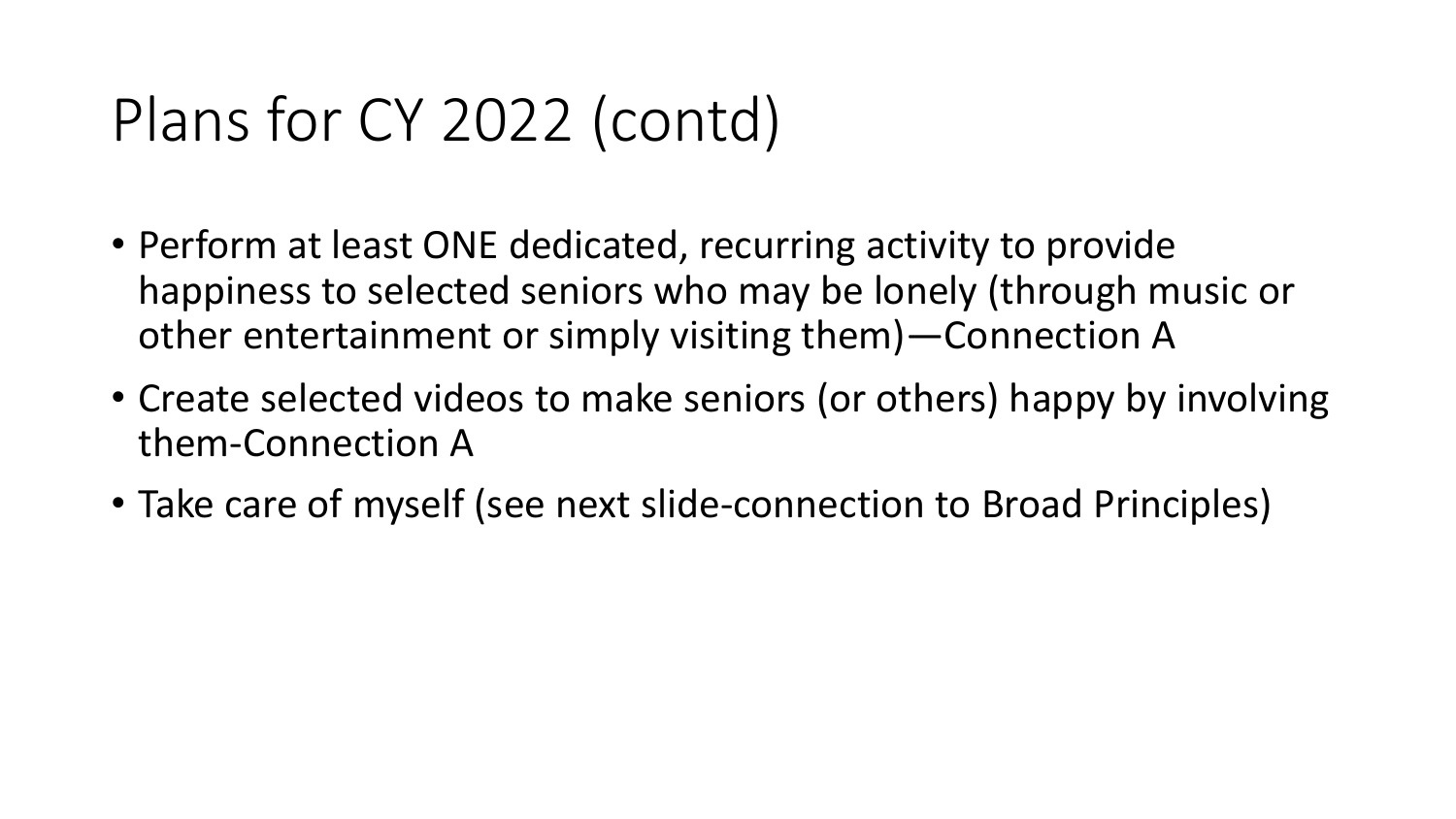# Take care of myself (Nurture my soul!)

- 5 days a week of regimented exercise program
- Read at least 1 book a month
- Absorb at least 3 Blinks a week
- Sing and record at least 4 songs a month